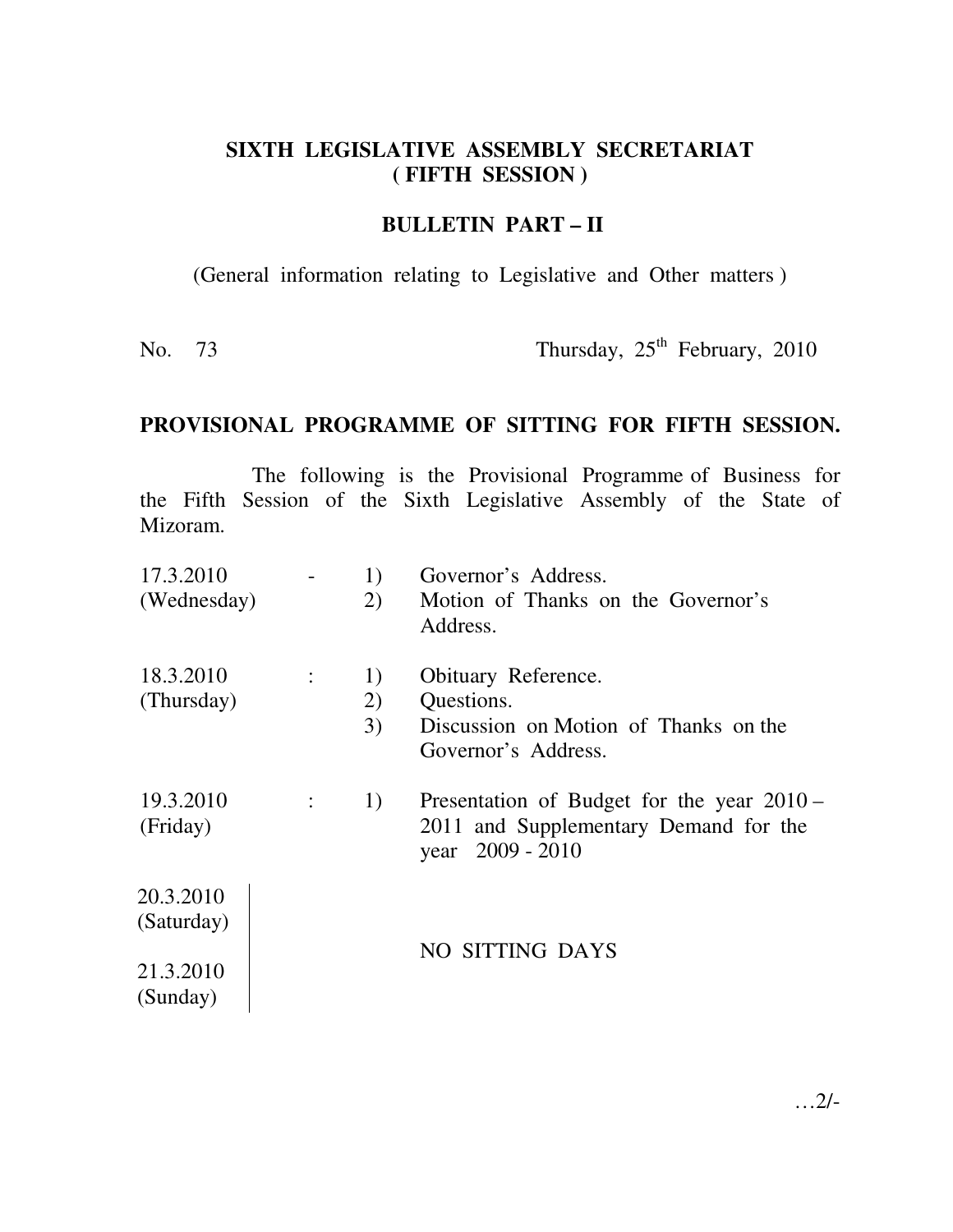| 22.3.2010<br>(Monday)                            |                | 1)<br>2) | Questions<br>General Discussion on the Budget for the<br>year $2010 - 2011$ (to commence) |
|--------------------------------------------------|----------------|----------|-------------------------------------------------------------------------------------------|
| 23.3.2010<br>(Tuesday)                           |                | 1)<br>2) | Questions<br>General Discussion on the Budget for the<br>year 2010-2011 (to be concluded) |
| 24.3.2010<br>(Wednesday)                         | $\ddot{\cdot}$ | 1)<br>2) | Questions.<br>Discussion and Voting on Demands for<br>Grants for the year 2010-2011.      |
| 25.3.2010<br>(Thursday)                          |                | 1)<br>2) | Questions.<br>Discussion and Voting on Demands for<br>Grants for the year $2010 - 2011$ . |
| 26.3.2010<br>(Friday)                            |                | 1)<br>2) | Questions.<br>Private Members' Business.                                                  |
| 27.3.2010<br>(Saturday)<br>28.3.2010<br>(Sunday) |                |          | NO SITTING DAYS                                                                           |
| 29.3.2010<br>(Monday)                            |                | 1)<br>2) | Questions.<br>Discussion and Voting on Demands for<br>Grants for the year $2010 - 2011$ . |
| 30.3.2010<br>(Tuesday)                           |                | 1)<br>2) | Questions.<br>Discussion and Voting on Demands for<br>Grants for the year $2010 - 2011$ . |